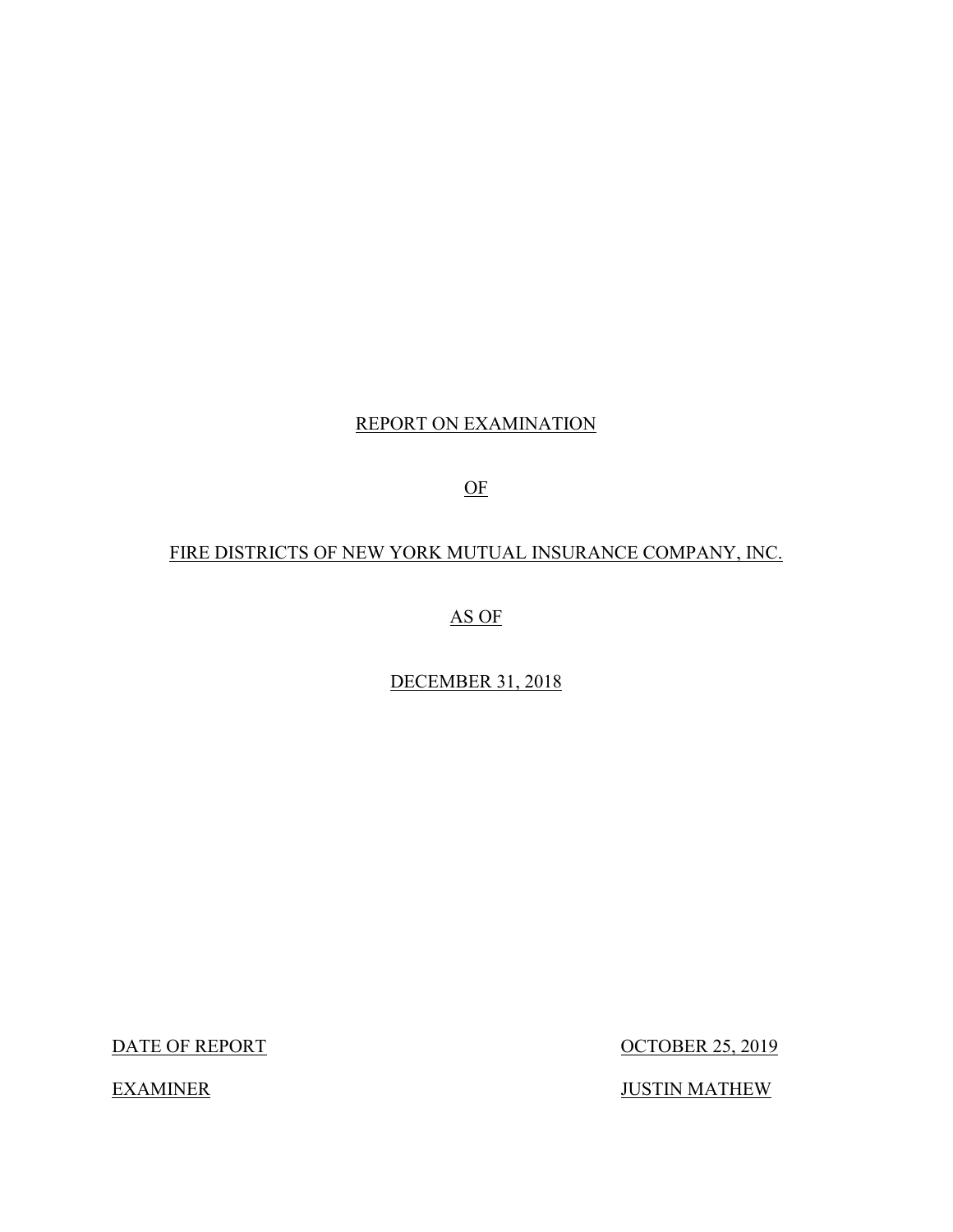## TABLE OF CONTENTS

| ITEM |                                             | PAGE NO.       |
|------|---------------------------------------------|----------------|
| 1.   | Scope of examination                        | $\overline{2}$ |
| 2.   | Description of Company                      | 3              |
|      | A. Corporate governance                     | 3              |
|      | B. Territory and plan of operation          | 6              |
|      | C. Reinsurance                              | 6              |
|      | D. Affiliated group                         | $\overline{7}$ |
|      | E. Significant ratios                       | 8              |
| 3.   | Financial statements                        | 10             |
|      | A. Balance sheet                            | 10             |
|      | B. Statement of income                      | 12             |
|      | C. Capital and surplus account              | 13             |
| 4.   | Losses and loss adjustment expenses         | 13             |
| 5.   | Compliance with prior report on examination | 14             |
| 6.   | Summary of comments and recommendations     | 16             |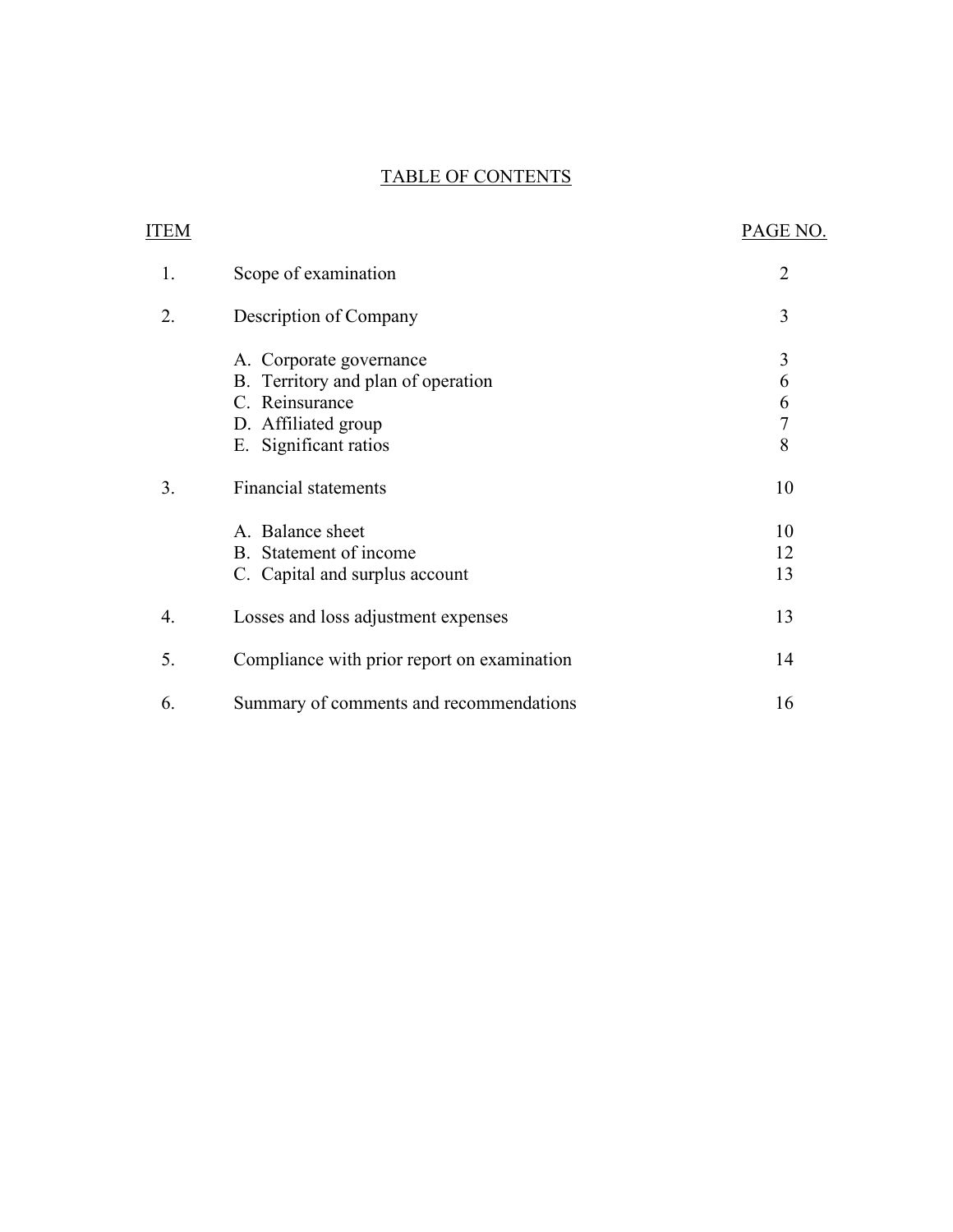

**KATHY HOCHUL ADRIENNE A. HARRIS** Governor **Acting Superintendent** 

September 29, 2021

Honorable Adrienne A. Harris Acting Superintendent New York State Department of Financial Services Albany, New York 12257

Madam:

 examination into the condition and affairs of Fire Districts of New York Mutual Insurance Company, Inc., Pursuant to the requirements of the New York Insurance Law, and in compliance with the instructions contained in Appointment Number 31877 dated March 21, 2019, attached hereto, I have made an as of December 31, 2018, and submit the following report thereon.

 Wherever the designation "the Company" or "FDM" appears herein without qualification, it should be understood to indicate Fire Districts of New York Mutual Insurance Company, Inc.

Wherever the term "Department" appears herein without qualification, it should be understood to mean the New York State Department of Financial Services.

<span id="page-2-0"></span> The examination was conducted at the Company's home office located at 1 Blue Hill Plaza, Pearl River, NY 10965-3104.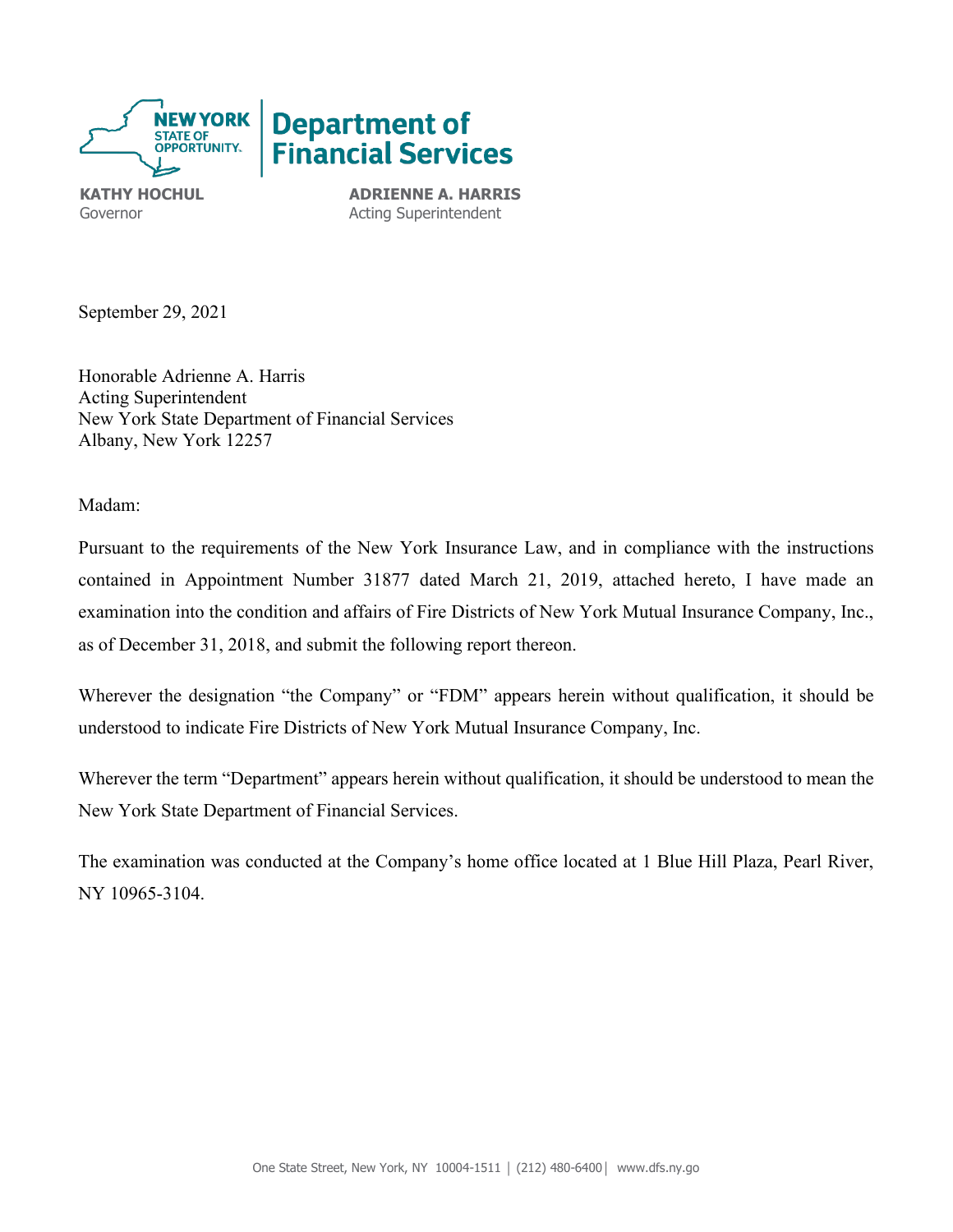#### 1. **SCOPE OF EXAMINATION**

 The Department has performed a group examination of Fire Districts of New York Mutual Insurance Fire Districts Insurance Company ("FDI") and FDM Preferred Insurance Company, Inc. ("FPI"). Company, Inc.*,* a single-state insurer. The previous examination was conducted as of December 31, 2014. This examination covered the four-year period from January 1, 2015 through December 31, 2018. The examination of the Company was performed concurrently with the examinations of the following insurers: Collectively, the three insurers are referred to as Fire Districts Group ("FDG"). Transactions occurring subsequent to this period were reviewed where deemed appropriate by the examiner.

 mitigate those risks. This examination also includes assessing the principles used and significant estimates instructions. This examination was conducted in accordance with the National Association of Insurance Commissioners ("NAIC") Financial Condition Examiners Handbook, which requires that we plan and perform the examination to evaluate the financial condition and identify current and prospective risks of the Company by obtaining information about the Company including corporate governance, identifying and assessing inherent risks within the Company, and evaluating system controls and procedures used to made by management, as well as evaluating the overall financial statement presentation, and evaluating management's compliance with New York laws, statutory accounting principles and annual statement

This examination report includes, but is not limited to, the following:

Company history Management and control Territory and plan of operation Reinsurance Affiliated group Financial statement presentation Loss review and analysis Summary of recommendations

A review was also made to ascertain what action was taken by the Company with regard to the recommendations contained in the prior report on examination.

This report on examination is confined to financial statements and comments on those matters that involve departures from laws, regulations or rules, or that are deemed to require explanation or description.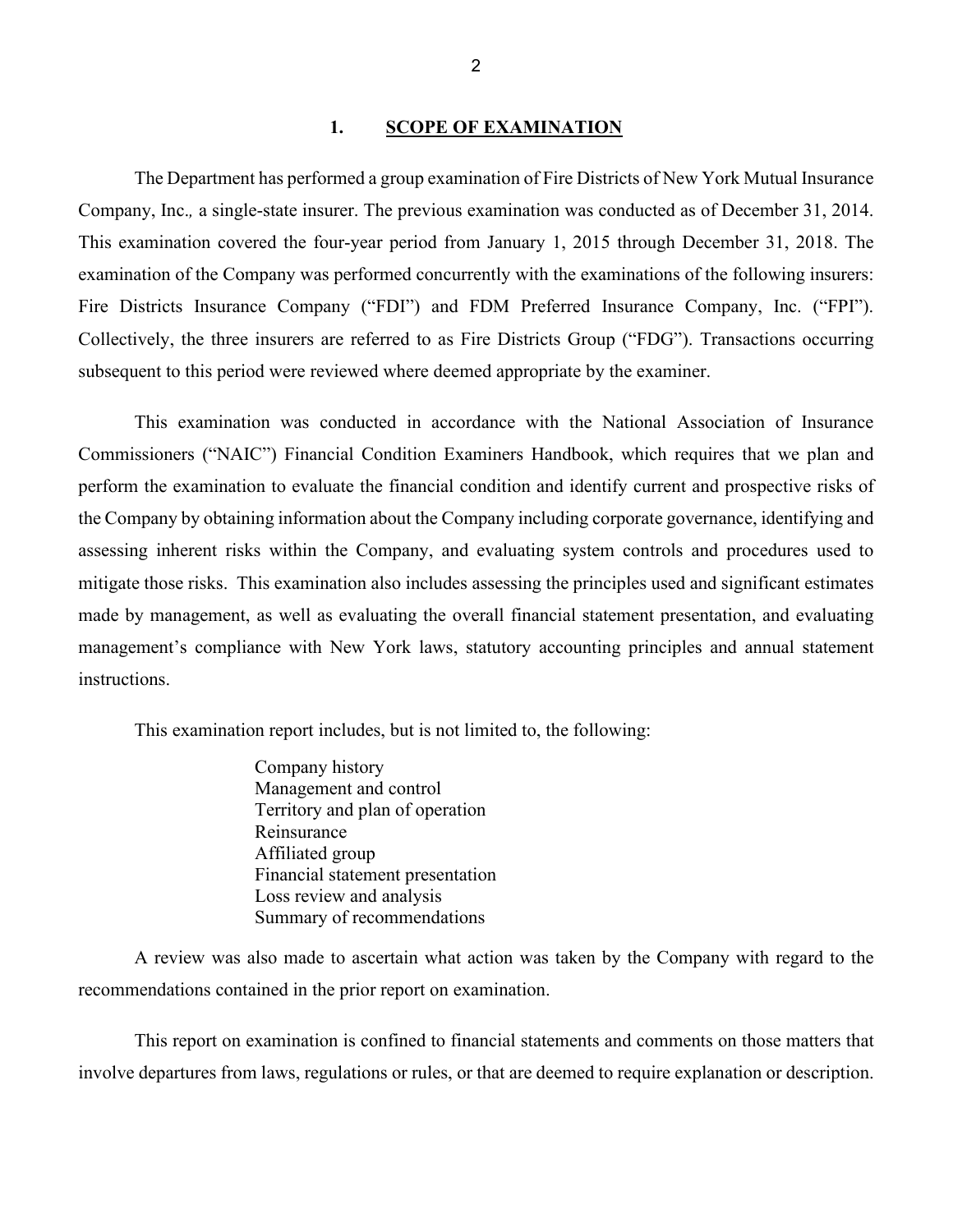### <span id="page-4-0"></span>**2. DESCRIPTION OF COMPANY**

 insurance, including insurances provided under the Volunteer Firefighters' Benefit Law ("VFBL"). FDM was incorporated under the laws of the State of New York on November 2, 1977. It became licensed on November 28, 1978 and commenced business on December 20, 1978. Business originated with the joining of various fire districts within New York State to form a mutual insurance company to provide volunteer firefighters with the benefits afforded under workers' compensation and employers' liability

 The Company was granted tax-exempt status by the Internal Revenue Service on September 23, 1981, pursuant to Section 115(1) of the Internal Revenue Code, and by the New York State Department of Taxation and Finance on April 30, 1980, pursuant to Article 33 of Section 1512(a)(1) of the New York State Tax Law. All premiums paid to the Company are derived from tax dollars allocated to the fire districts.

 rates and FDI writes substandard risks at surcharged rates. The New York Compensation Insurance Rating Board sets the loss costs component of rates used by workers' compensation writers. In an effort to achieve more appropriate pricing for its insureds, on December 21, 2007, the Company formed two wholly-owned stock subsidiaries: FPI and FDI. Both subsidiaries were licensed on March 16, 2009 and commenced business that same day. The Company designed a three-tier pricing format: FDM writes standard risks, FPI writes preferred risks at discounted

#### <span id="page-4-1"></span>A. Corporate Governance

Pursuant to the Company's charter and by-laws, management of the Company is vested in a board of the following twelve members: of directors consisting of twelve members, and in no case, shall there be less than nine members. The board meets four times during each calendar year. As of December 31, 2018, the board of directors was comprised

| Name and Residence                | Principal Business Affiliation             |
|-----------------------------------|--------------------------------------------|
| Craig P. DeBaun                   | Administrator for Lifeguard Certification, |
| Oceanside, NY                     | Nassau County, NY                          |
| Roberta G. Doremus<br>Tallman, NY | Retired                                    |
| John J. Egan                      | District Manager,                          |
| Selden, NY                        | Selden Fire Department                     |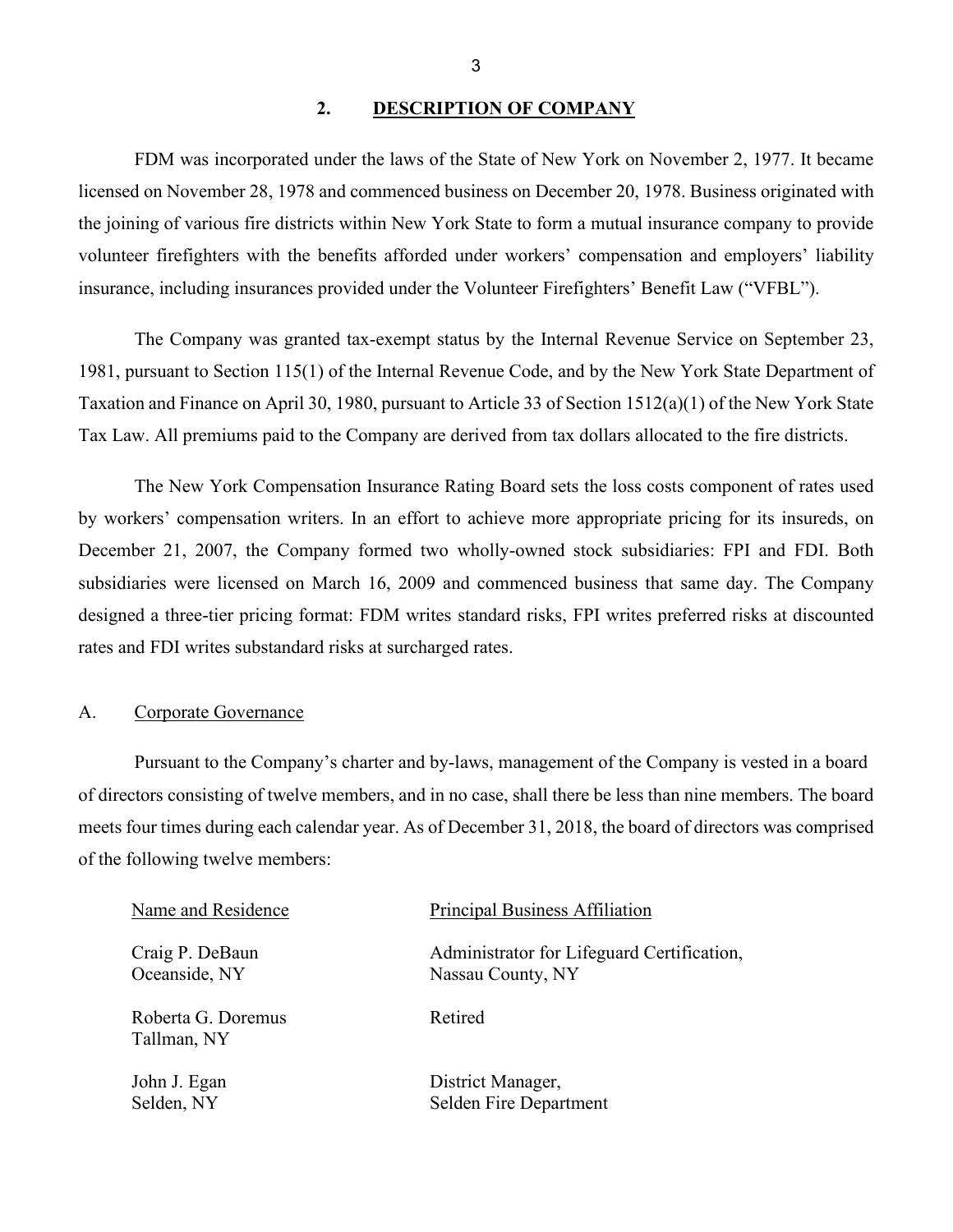| Name and Residence                        | <b>Principal Business Affiliation</b>                                                                                      |
|-------------------------------------------|----------------------------------------------------------------------------------------------------------------------------|
| Michael H. Geoghan<br>Bayport, NY         | President,<br>Fire Districts of New York Mutual Insurance<br>Company, Inc.<br>President,<br>Walter P. Geoghan Agency, Inc. |
| Dominick D. Greene<br>Newburgh, NY        | Retired                                                                                                                    |
| Thomas E. Herlihy, Jr.<br>Tully, NY       | Secretary,<br>Fire Districts of New York Mutual Insurance<br>Company, Inc.                                                 |
| John LoScalzo<br>Huntington, NY           | Retired                                                                                                                    |
| Frank A. Nocerino<br>North Massapequa, NY | Retired                                                                                                                    |
| Lawrence A. Pierce<br>Mendon, NY          | Vice President,<br>Fire Districts of New York Mutual Insurance<br>Company, Inc.                                            |
| Randall J. Rider<br>Tonawanda, NY         | Retired                                                                                                                    |
| William L. Van Gorder<br>Johnston, NY     | Insurance Account Agent,<br>Mang Insurance Agency LLC                                                                      |
| Michael L. White<br>Clay, NY              | Treasurer,<br>Fire Districts of New York Mutual Insurance<br>Company, Inc.<br>Marketing Agent,<br>McNeil & Company, Inc.   |

Section 1215 of the New York Insurance Law states, in part:

"The office of a trustee or director of any domestic mutual insurer shall immediately become vacant whenever he fails to attend at least one regular meeting of the board of trustees or directors in any period of eighteen consecutive months, or unless excused by the board, which action shall be entered on the minutes…"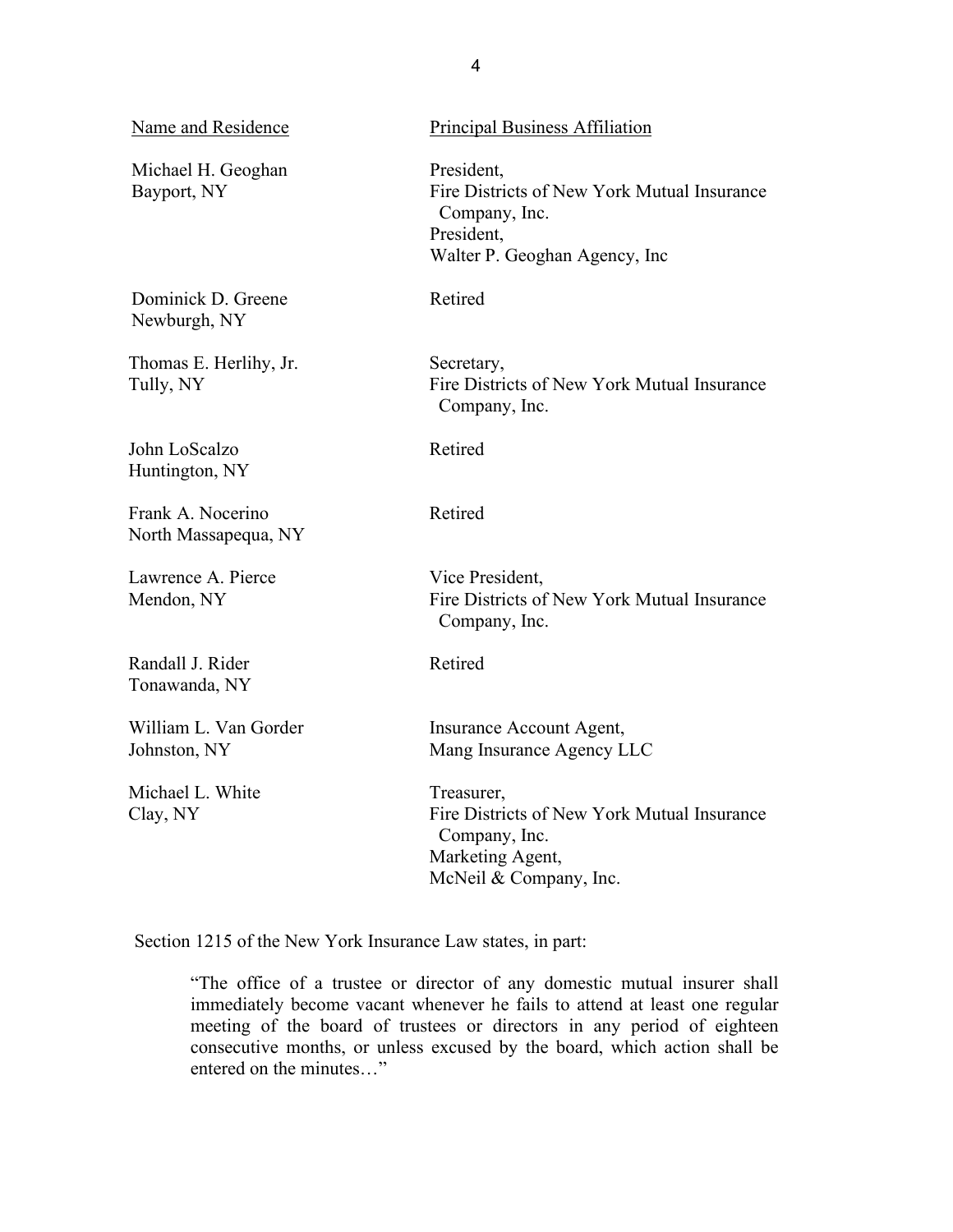board of directors' meetings, nor was he excused from attending by the board. On April 25, 2018, Director Geoghan removed Mr. Nocerino as director to comply with Section 1215 of the New York Insurance Law. The Company has not appointed a new director since Mr. Nocerino's removal. Subsequent to the July 21, 2017 Board of Directors meeting, Mr. Frank Nocerino did not attend any Larry Pierce was elected Vice President of the Company to replace Mr. Nocerino. Mr. Nocerino remained a board member. Subsequent to the examination period, effective June 25, 2019, President Michael

Section 312(b) of the New York Insurance Law states, in part:

 which shall be retained in the insurer's files confirming that such member has "A copy of the report shall be furnished by such insurer or other person to each member of its board of directors and each such member shall sign a statement received and read such report…"

<span id="page-6-0"></span> and read the report on examination as of December 31, 2014. The Company failed to provide the examiner copy of the report on examination is furnished to each board member and that the requisite board member statement is available for review. The examiner requested each board members' signed statement which indicated that he has received all board members' statements regarding the prior report on examination. It is recommended that the Company comply with the provisions of Section 312(b) of the New York Insurance Law and ensure that a

As of December 31, 2018, the principal officers of the Company were as follows:

Name Title

Michael H. Geoghan Lawrence A. Pierce Thomas E. Herlihy, Jr. Michael L. White Matthew P. Vehlies

President Vice President Secretary Treasurer Executive Vice President & Chief Operating Officer

#### <span id="page-6-1"></span>Conflict of Interest Statements

 and Ethics Disclosure statement on an annual basis and ensure that all questionnaires are completed The Company was unable to provide all Code of Business Conduct and Ethics Disclosure statements signed by directors, officers and key employees for the examination period. It is recommended that the Company require all of its directors, officers and key employees to complete a Code of Business Conduct accurately, signed, maintained and available for review.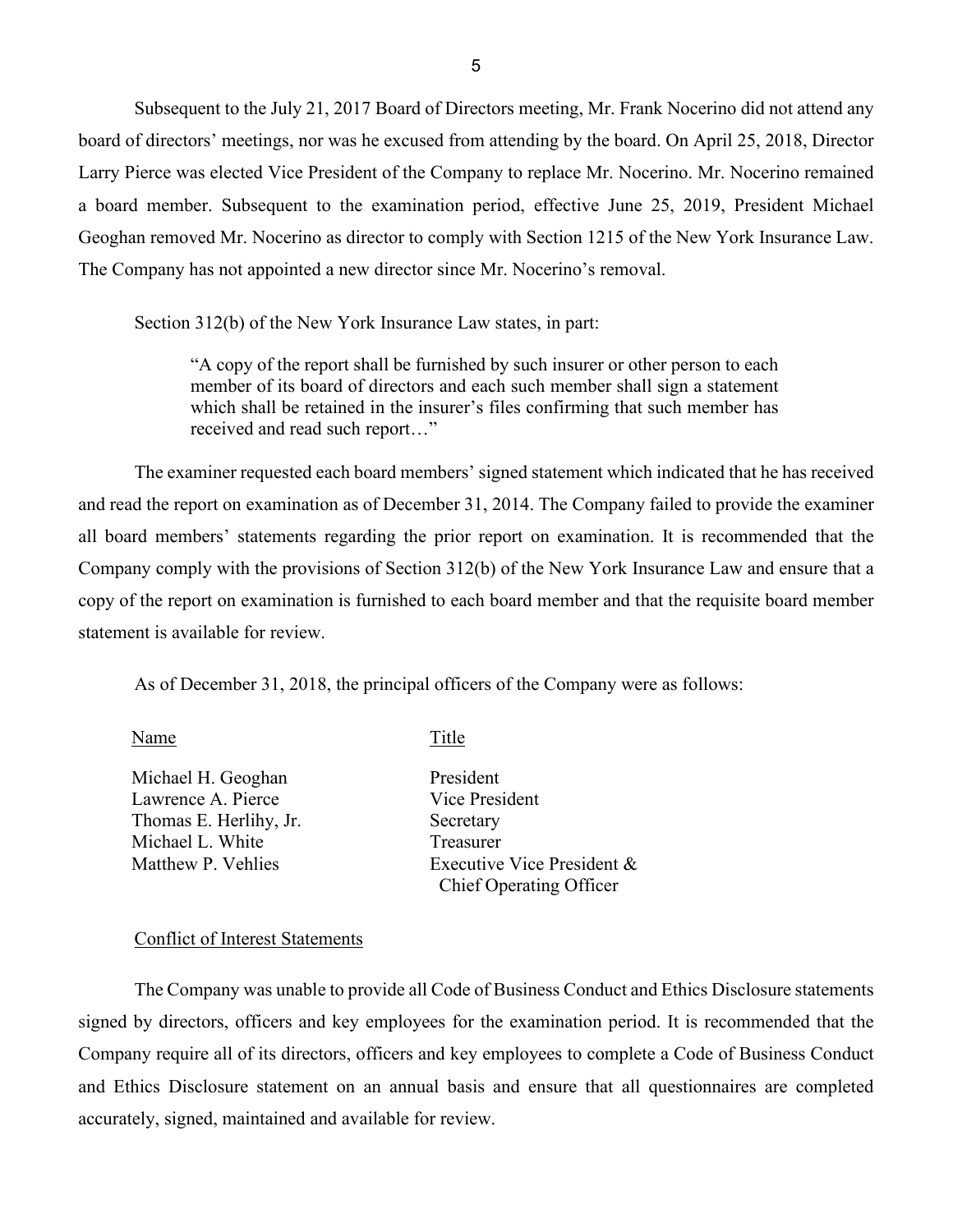#### <span id="page-7-0"></span>B. Territory and Plan of Operation

As of December 31, 2018, the Company was licensed to write business in New York only. The license covers workers' compensation and employers' liability insurance as defined in paragraph 15 of Section 1113(a) of the New York Insurance Law. This includes volunteer firefighters' benefit insurance ("VFBI") provided pursuant to the VFBL and volunteer ambulance workers' benefit insurance provided pursuant to the Volunteer Ambulance Workers' Benefit Law. The Company provides VFBI to volunteer firefighters of fire companies, departments, or districts and provides associated workers' compensation coverage to the paid employees of these organizations. In 2009, the Company ceased writing insurance for volunteer ambulance corporations.

 of Articles 13 and 41 of the New York Insurance Law, the Company is required to maintain a minimum Based upon the line of business for which the Company is licensed and pursuant to the requirements surplus to policyholders in the amount of \$300,000.

The following schedule shows the direct and assumed premiums written by the Company for the period under examination:

| Calendar Year | Direct Premiums | <b>Assumed Premiums</b> | <b>Total Gross Premiums</b> |
|---------------|-----------------|-------------------------|-----------------------------|
| 2015          | \$10,507,401    | \$11,168,470            | \$21,675,871                |
| 2016          | \$11,988,481    | \$10,988,483            | \$22,976,964                |
| 2017          | \$11,026,962    | \$10,109,372            | \$21,136,334                |
| 2018          | \$9,964,344     | \$9,289,480             | \$19,253,824                |

 Effective April 1, 2009, the Company entered into an intercompany pooling agreement with its approved by the Department pursuant to the provisions of Section 1505(d) of the New York Insurance Law. subsidiaries. The three companies agreed to pool all insurance risks and to participate by means of intercompany reinsurances at a fixed percentage basis, with the Company's lead participation being 75%, and FPI's and FDI's participations being 10% and 15%, respectively. The pooling and participation are for premiums earned and losses incurred on or after April 1, 2009. The agreement was submitted to and

## <span id="page-7-1"></span>Reinsurance

 excess of \$400,000. The agreement is comprised of five layers with a different limit within each layer. As c. Reinsurance<br>The Company has an excess of loss treaty in place with the following coverage: \$19,600,000 in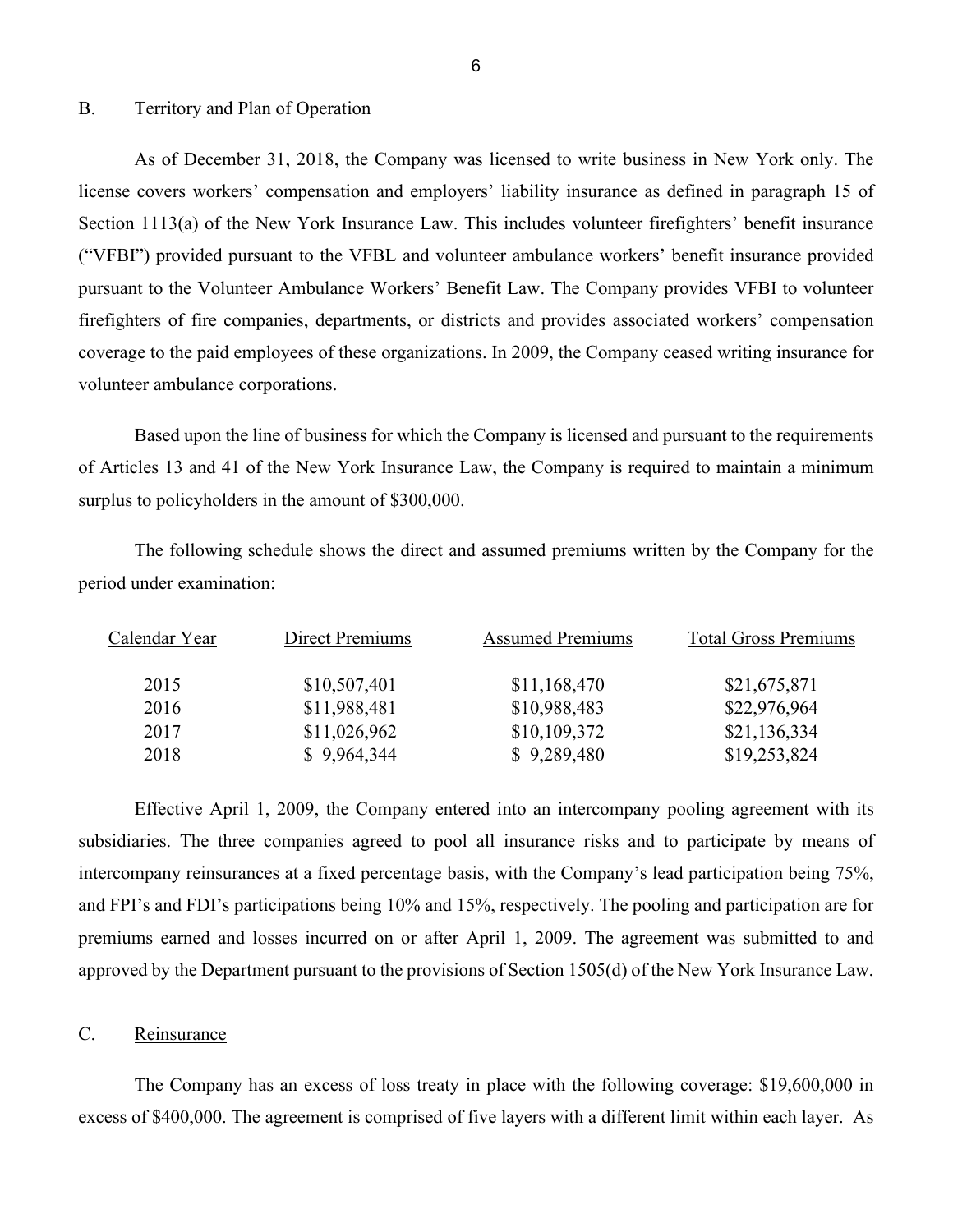of December 31, 2018, reinsurance recoverables of approximately \$20.2 million and \$20 million were respectively. Additionally, the reinsurance recoverables from both of these authorized reinsurers represent attributable to Swiss Reinsurance America Corporation and Maiden Reinsurance North America, Inc., more than 25% of the Company's surplus to policyholders. The Company has a trust agreement with Maiden Re whereby the reinsurer deposits funds into the trust to cover outstanding case reserves, unpaid balances and IBNR. The trust agreement is for the benefit of all companies in the Fire Districts Group. As of December 31, 2018, the market value of the trust was \$24,341,604.

 The ceded reinsurance agreement in effect as of the examination date was reviewed and found to contain the required clauses, including an insolvency clause meeting the requirements of Section 1308 of the New York Insurance Law.

 Examination review found that the Schedule F data reported by the Company in its filed annual statement accurately reflected its reinsurance transactions. Additionally, management has represented that the ceded reinsurance agreement transfers both underwriting and timing risk as set forth in the NAIC 62R. Representations were supported by appropriate risk transfer analyses and an attestation from the set forth in SSAP No. 62R. Accounting Practices and Procedures Manual, Statement of Statutory Accounting Principles ("SSAP") No. Company's Chief Executive Officer and Chief Financial Officer pursuant to the NAIC Annual Statement Instructions. Additionally, the examination review indicated that the Company was not a party to any finite reinsurance agreements. The reinsurance agreement was accounted for utilizing reinsurance accounting as

During the examination period, the Company ceded more than 50% of its written premium. The Company received approval to do so, pursuant to the provisions of Section 1308(e)(1)(A) of the New York Insurance Law.

#### <span id="page-8-0"></span>D. Affiliated Group

 York Insurance Law and Department Regulation 52. The Company is subject to the requirements of Article The Company wholly owns FDI and FPI. Because the ultimate controlling party of the affiliated group is the Company, an authorized insurer, it is exempt from the requirements of Article 15 of the New 16 of the New York Insurance Law; however, it received a waiver for the filing requirements of Department Regulation 53, because all affiliates are insurance companies subject to Articles 3 and 16 of the New York Insurance Law.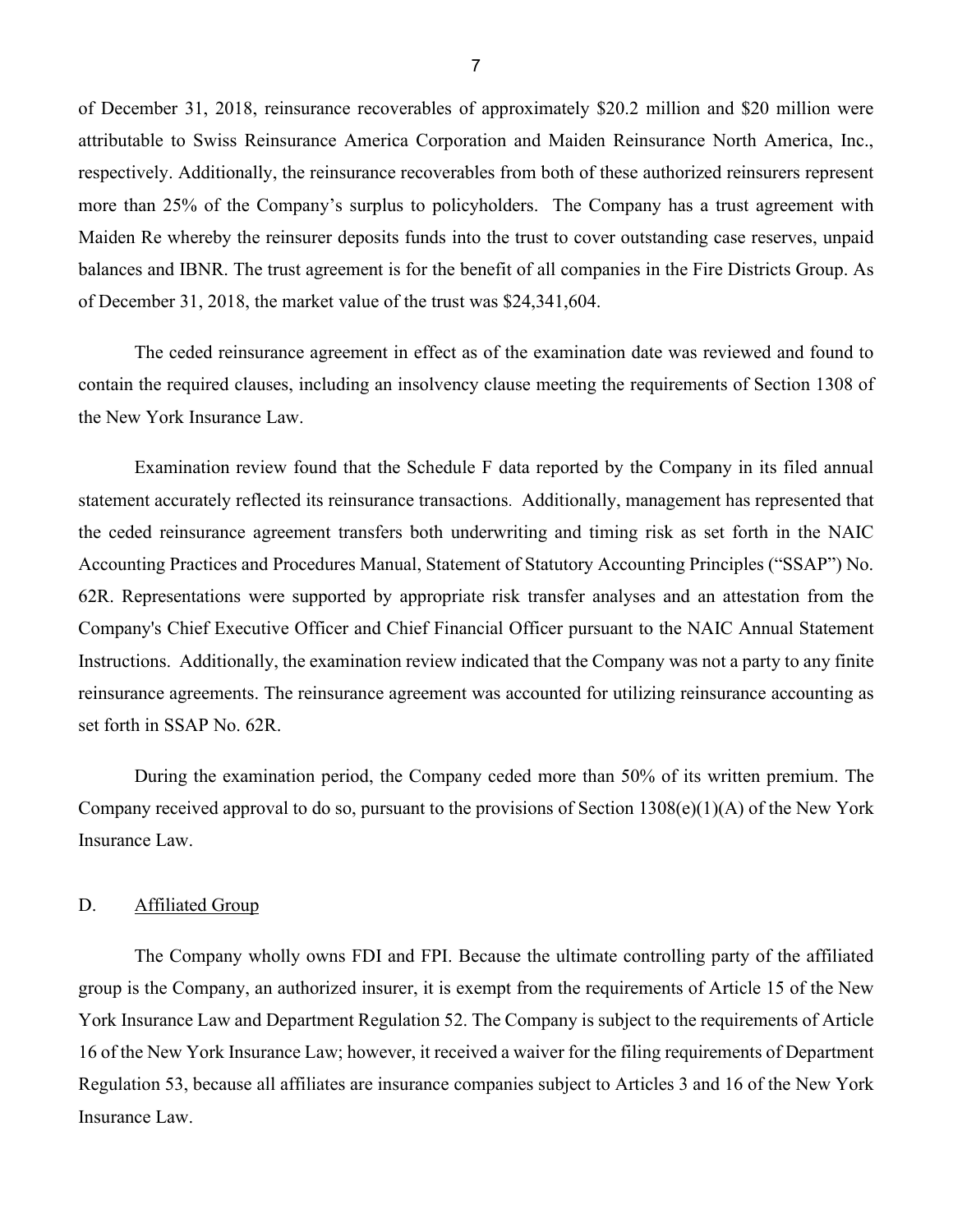

The following is an unabridged chart of the affiliated group at December 31, 2018:

In addition to the inter-company pooling agreement, the Company was party to the following agreement with other members of its affiliated group as of December 31, 2018:

## Service and Cost Allocation Agreement

 equipment and facilities. Pursuant to the agreement, FDI and FPI agree to reimburse the Company in Effective January 30, 2009, the Company entered into a service and cost allocation agreement with FDI and FPI, whereby the Company agrees to provide personnel services, and makes available its property, accordance with the requirements of Department Regulation 30. This agreement was filed with the Department pursuant to Article 16 of the New York Insurance Law and was non-disapproved.

#### <span id="page-9-0"></span>**Significant Ratios**

 ranges set forth in the Insurance Regulatory Information System of the NAIC. E. Significant Ratios<br>The Company's operating ratios, computed as of December 31, 2018, fall within the benchmark

| <b>Operating Ratios</b>                        | Result |
|------------------------------------------------|--------|
| Net premiums written to policyholders' surplus | 28%    |
| Adjusted liabilities to liquid assets          | 63%    |
| Two-year overall operating                     | 56%    |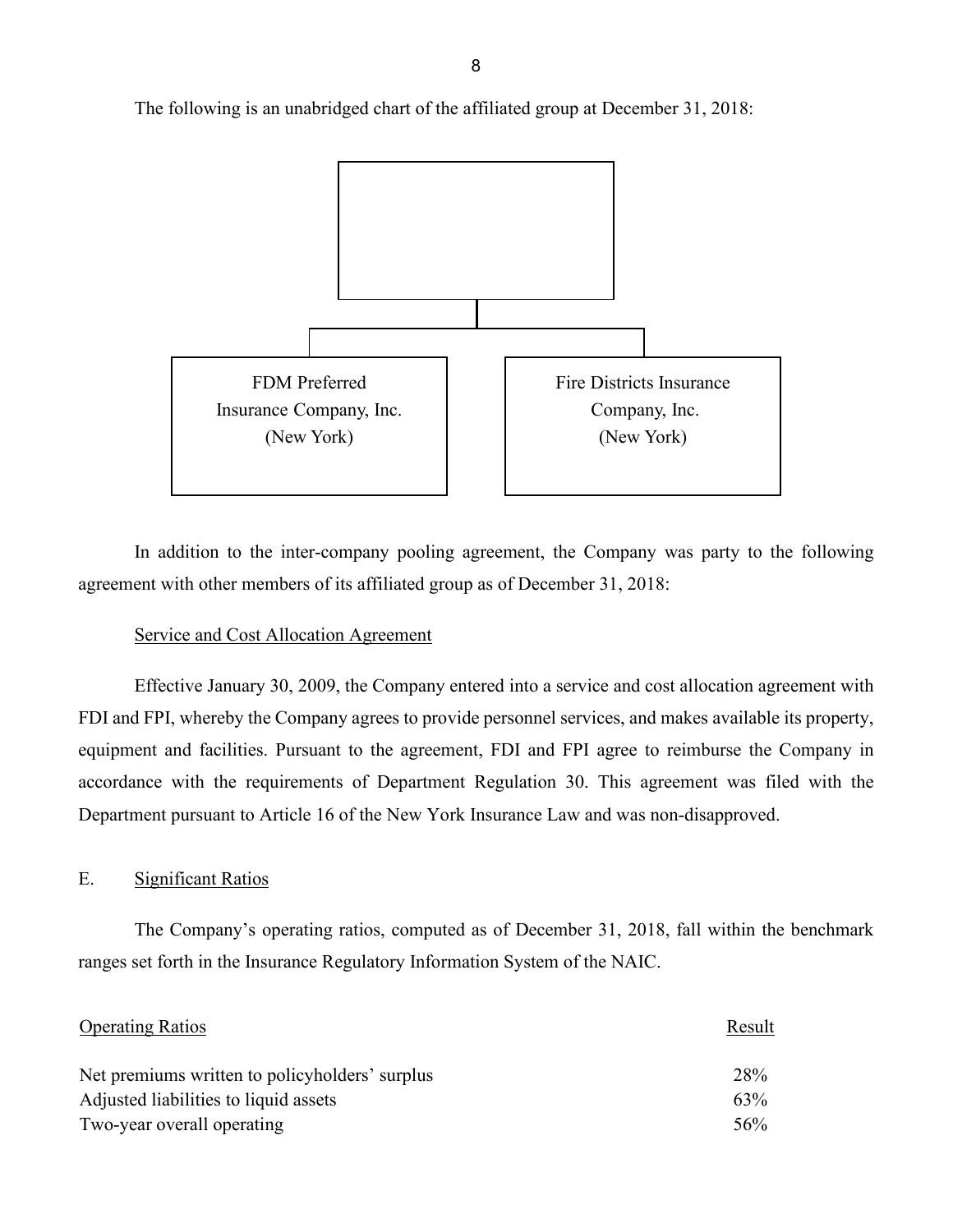#### Underwriting Ratios

 The underwriting ratios presented below are on an earned/incurred basis and encompass the fouryear period covered by this examination:

|                                              | Amount       | Ratio   |
|----------------------------------------------|--------------|---------|
| Losses and loss adjustment expenses incurred | \$35,601,947 | 60.40%  |
| Other underwriting expenses incurred         | 10,387,583   | 17.62%  |
| Net underwriting gain                        | 12,957,935   | 21.98%  |
| Premiums earned                              | \$58,947,465 | 100.00% |

 The RBC score is a measure of the minimum amount of capital appropriate for a reporting entity to support The Company's reported risk-based capital ("RBC") score was 1,555.7% at December 31, 2018. its overall business operations in consideration of its size and risk profile. There were no financial adjustments that impacted the Company's RBC score.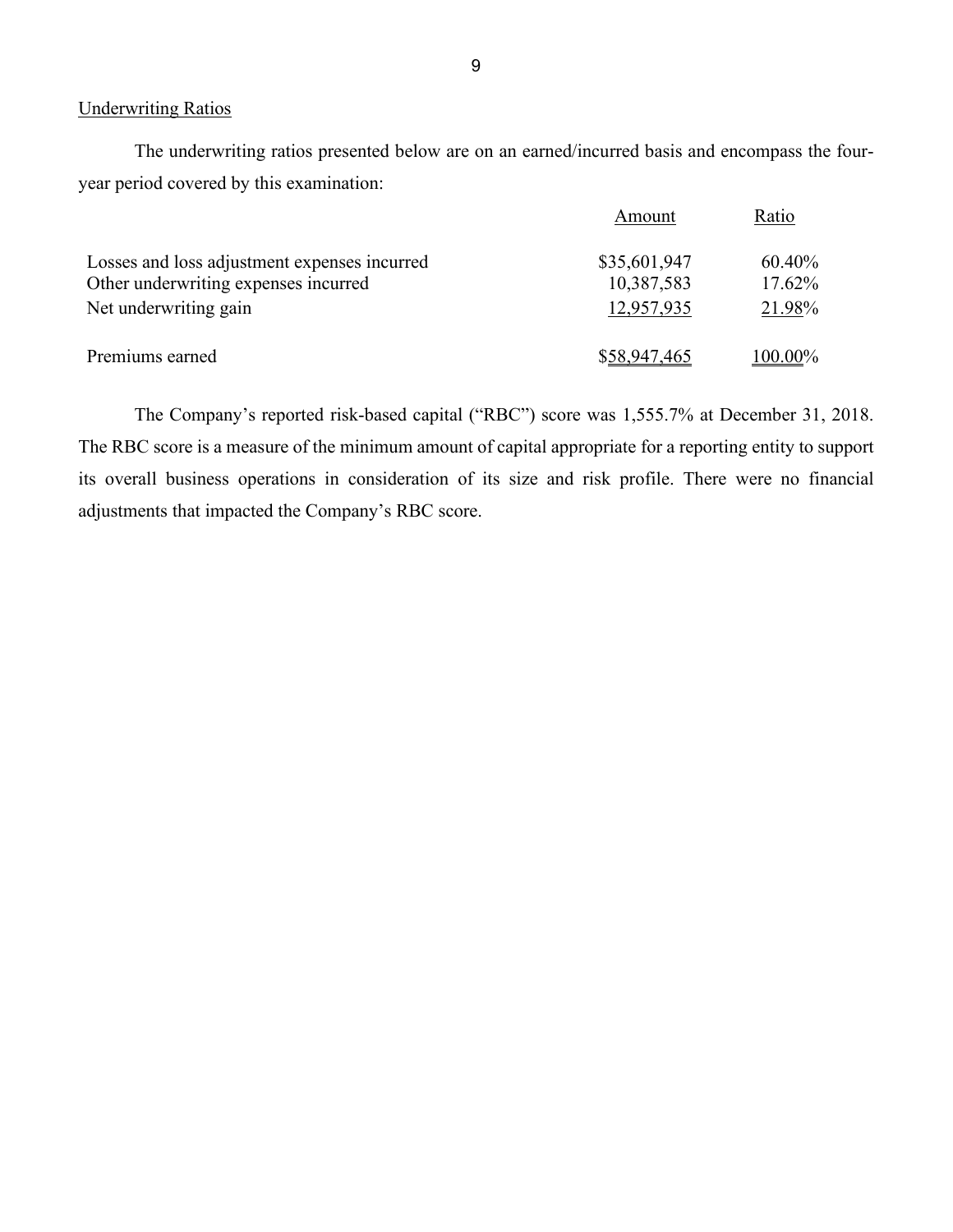## <span id="page-11-0"></span>**3. FINANCIAL STATEMENTS**

## <span id="page-11-1"></span>A. Balance Sheet

 2018, as reported by the Company: The following shows the assets, liabilities and surplus as regards policyholders as of December 31,

| Assets                                               |               | Assets Not | Net Admitted     |
|------------------------------------------------------|---------------|------------|------------------|
|                                                      | Assets        | Admitted   | Assets           |
| <b>Bonds</b>                                         | \$78,090,440  | \$         | \$78,090,440     |
| Common stocks                                        | 17,938,833    |            | 17,938,833       |
| Cash, cash equivalents and short-term                |               |            |                  |
| Investments                                          | 3,177,182     |            | 3,177,182        |
| Investment income due and accrued                    | 470,306       |            | 470,306          |
| Uncollected premiums and agents' balances in         |               |            |                  |
| the course of collection                             | 410,976       |            | 410,976          |
| Deferred premiums, agents' balances and              |               |            |                  |
| installments booked but deferred and not yet due     | 430,611       |            | 430,611          |
| Amounts recoverable from reinsurers                  | 1,778,249     |            | 1,778,249        |
| Electronic data processing equipment and software    | 40,315        | 40,315     | $\Omega$         |
| Furniture and equipment, including health care       |               |            |                  |
| delivery assets                                      | 45,553        | 45,553     | $\overline{0}$   |
| Receivables from parent, subsidiaries and affiliates | 637,320       |            | 637,320          |
| Claims escrow                                        | 92,270        | 92,270     | $\boldsymbol{0}$ |
| Other assets                                         | 31,572        | 31,572     | $\theta$         |
| Rent security deposit                                | 37,632        | 37,632     | $\boldsymbol{0}$ |
| Prepaid expenses                                     | 64,494        | 64,494     | $\boldsymbol{0}$ |
| Total assets                                         | \$103,245,753 | \$311,836  | \$102,933,917    |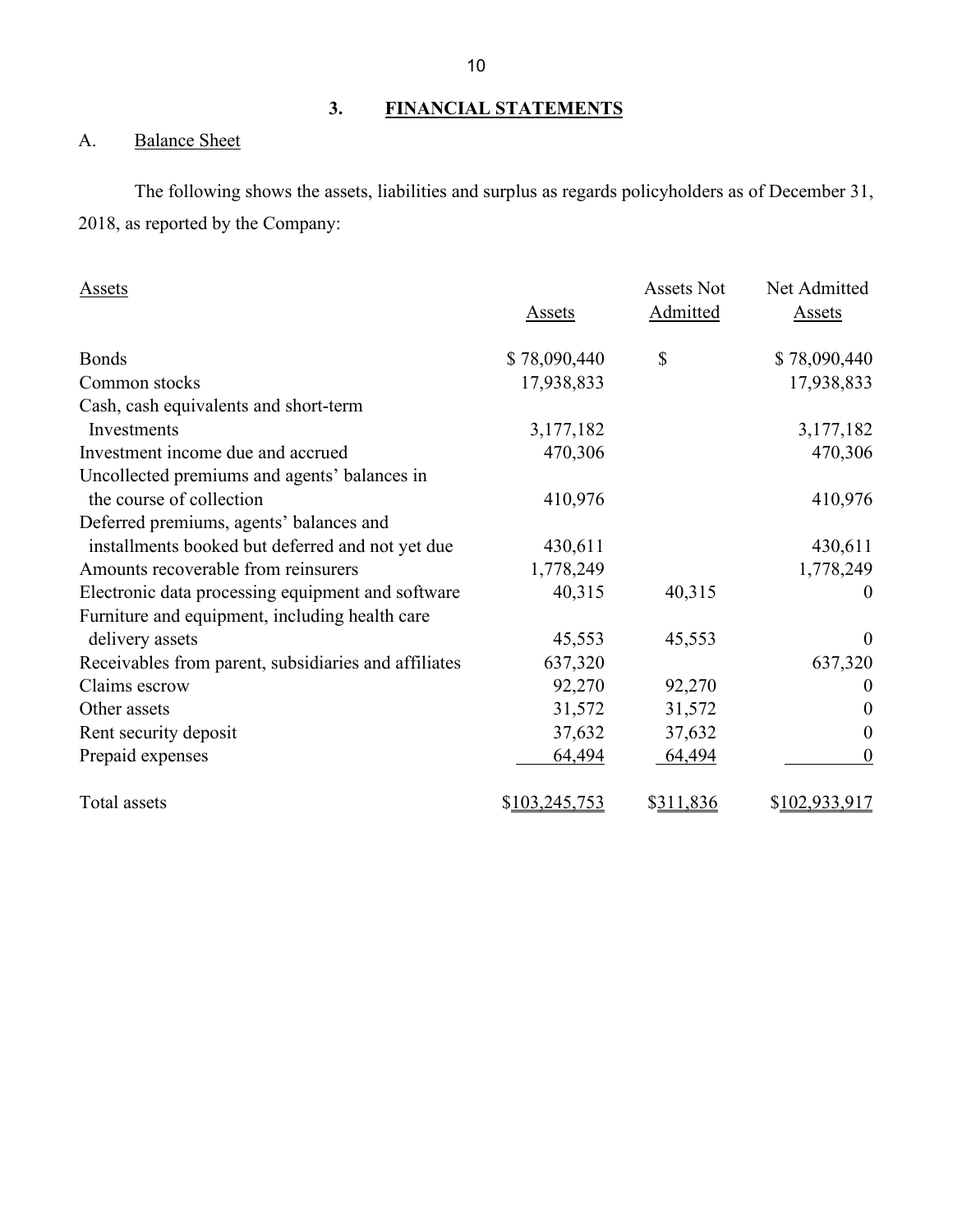## Liabilities, Surplus and Other Funds

## **Liabilities**

| Losses and loss adjustment expenses                 | \$49,723,676  |
|-----------------------------------------------------|---------------|
| Reinsurance payable on paid losses and loss         |               |
| adjustment expenses                                 | 70,081        |
| Commissions payable, contingent commissions         |               |
| and other similar charges                           | 347,611       |
| Other expenses (excluding taxes, licenses and fees) | 354,989       |
| Unearned premiums                                   | 3,658,965     |
| Advance premium                                     | 444,101       |
| Ceded reinsurance premiums payable (net of          |               |
| ceding commissions)                                 | 423,367       |
| Payable to parent, subsidiaries and affiliates      | 441,946       |
| Workers compensation assessment                     | 10,281        |
| Abandoned property – claims                         | 247           |
| Funds due – Swiss Re                                | 55,657        |
| Directors severance                                 | 149,000       |
| Total liabilities                                   | \$55,679,921  |
| <b>Surplus and Other Funds</b>                      |               |
| Special contingent surplus                          | \$<br>300,000 |
| Unassigned funds (surplus)                          | 46,953,996    |
| Surplus as regards policyholders                    | 47,253,996    |
| Total liabilities, surplus and other funds          | \$102,933,917 |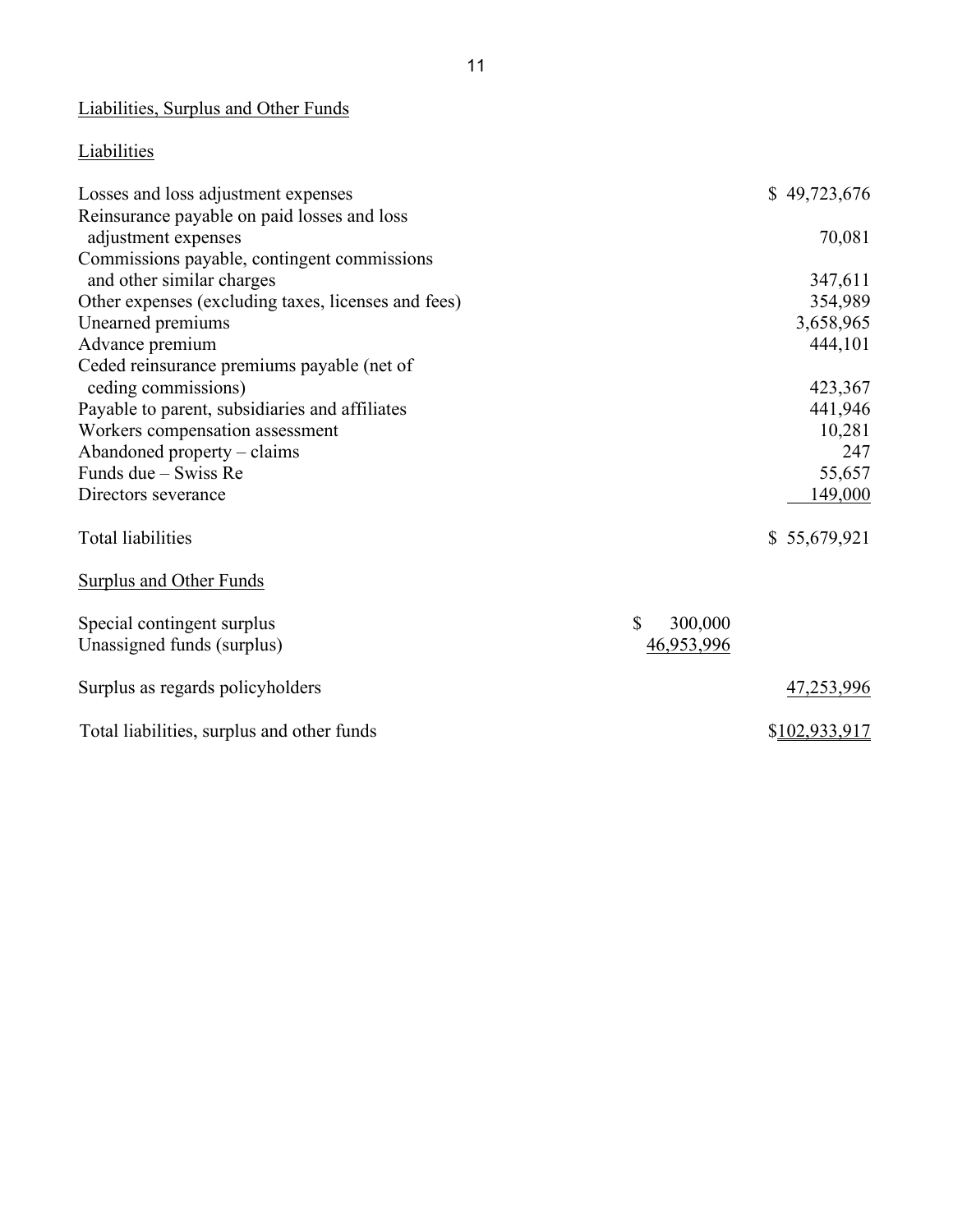## <span id="page-13-0"></span>B. Statement of Income

 Net income for the four-year examination period, as reported by the Company, was \$22,218,599 as detailed below:

| <b>Underwriting Income</b>                                                                          |                            |              |
|-----------------------------------------------------------------------------------------------------|----------------------------|--------------|
| Premiums earned                                                                                     |                            | \$58,947,465 |
| Deductions:<br>Losses and loss adjustment expenses incurred<br>Other underwriting expenses incurred | \$35,601,947<br>10,387,583 |              |
| Total underwriting deductions                                                                       |                            | 45,989,530   |
| Net underwriting gain                                                                               |                            | \$12,957,935 |
| <b>Investment Income</b>                                                                            |                            |              |
| Net investment income earned<br>Net realized capital gain                                           | \$5,819,056<br>3,440,018   |              |
| Net investment gain                                                                                 |                            | 9,259,074    |
| Other Income                                                                                        |                            |              |
| Net gain from agents' or premiums balances<br>charged off                                           | 1,590                      |              |
| Total other income                                                                                  |                            | 1,590        |
| Net income                                                                                          |                            | \$22,218,599 |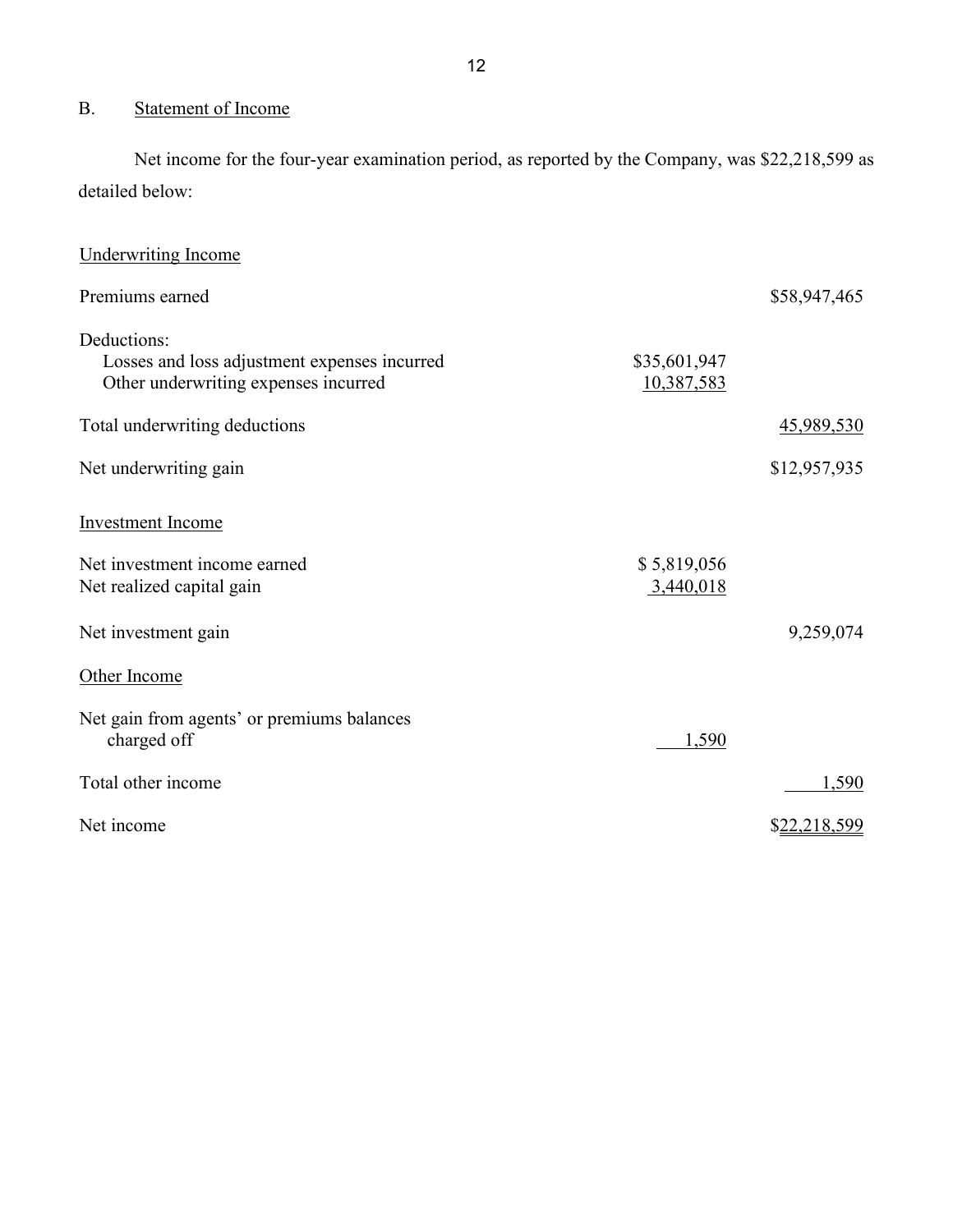## <span id="page-14-0"></span>C. Capital and Surplus

 Surplus as regards policyholders increased \$26,602,141 during the examination period January 1, 2015 through December 31, 2018 as reported by the Company, detailed as follows:

| Surplus as regards policyholders as reported<br>by the Company as of December 31, 2014 |                                      |                             | \$20,651,855 |
|----------------------------------------------------------------------------------------|--------------------------------------|-----------------------------|--------------|
|                                                                                        | Gains in<br>Surplus                  | Losses in<br><b>Surplus</b> |              |
| Net income<br>Net unrealized capital gains<br>Change in non-admitted assets            | \$22,218,599<br>4,018,565<br>364,977 | $\overline{0}$              |              |
| Total gains and losses                                                                 | \$26,602,141                         | \$0                         |              |
| Net increase in surplus                                                                |                                      |                             | 26,602,141   |
| Surplus as regards policyholders as reported<br>by the Company as of December 31, 2018 |                                      |                             | \$47,253,996 |

## <span id="page-14-1"></span>**4. LOSSES AND LOSS ADJUSTMENT EXPENSES**

The examination liability for the captioned items of \$49,723,676 is the same as reported by the Company as of December 31, 2018. The examination analysis of the loss and loss adjustment expense reserves was conducted in accordance with generally accepted actuarial principles and statutory accounting principles, including SSAP No. 55.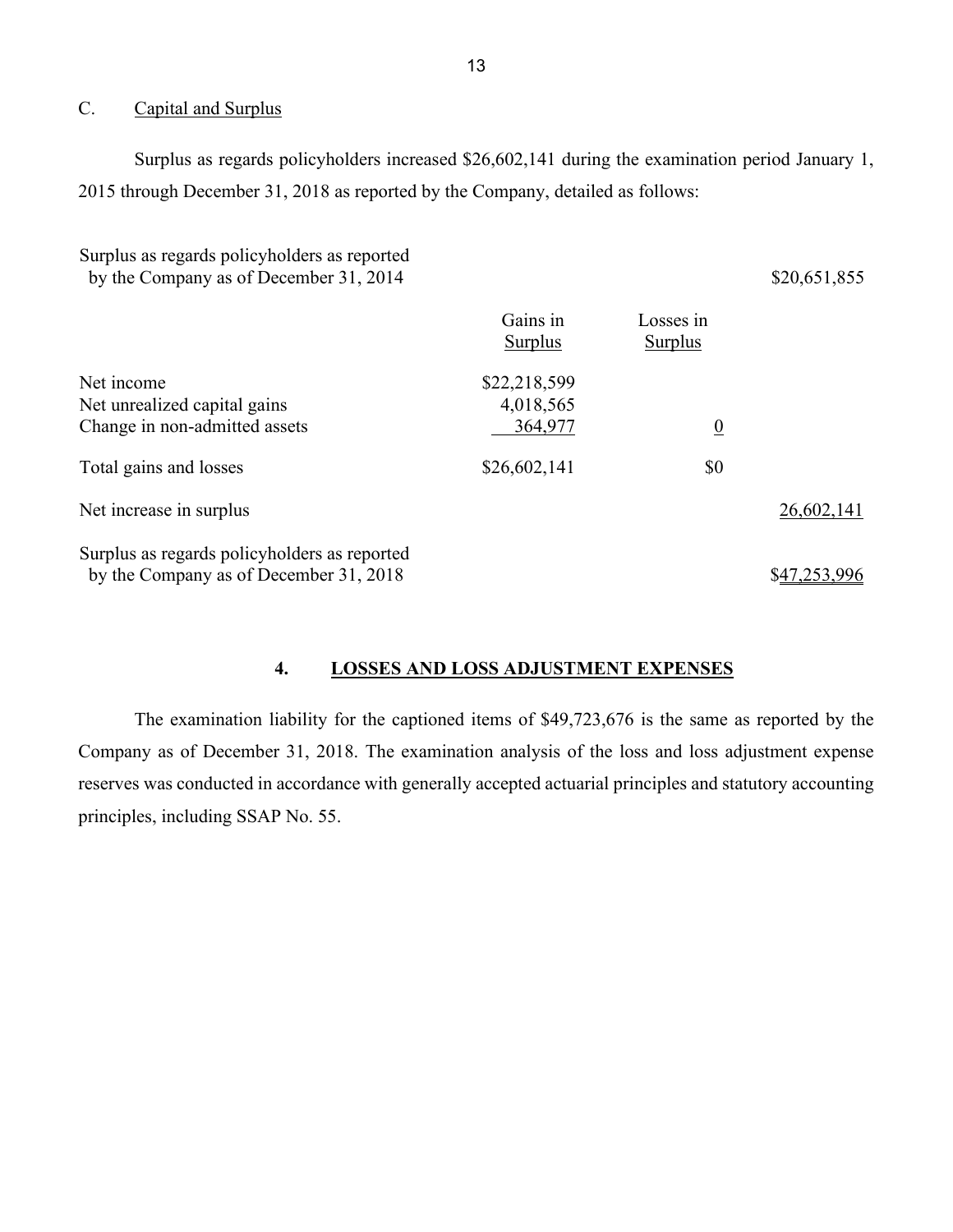## <span id="page-15-0"></span> **5. COMPLIANCE WITH PRIOR REPORT ON EXAMINATION**

The prior report on examination contained eight recommendation as follows (page number refers to the prior report):

## ITEM PAGE NO.

## A. Corporate Governance

i. It was recommended that the board revoke the waivers previously issued, 11 and in the future, as a matter of policy, no longer issue any blanket waivers of the Company's entire Code of Business Conduct and Ethics.

The Company has complied with this recommendation.

- responsibilities to the policyholders of the Company, as follows: ii. It was recommended that the board take various actions to ensure it has 11 the comprehensive knowledge necessary to fully exercise its fiduciary
	- perceived conflicts of interest from all directors, officers, and 1) Require an annual full written disclosure of real, apparent or employees.
	- 2) Review sufficiently waivers to provisions of the Code of Business Conduct and Ethics.
	- 3) If it deems that a conflict of interest exists, the board takes steps to ensure that the conflict does not adversely affect the position of the Company or its policyholders.

 similar recommendation is made in this report. The Company has not complied with item 1 of this recommendation. A

It was recommended that the Company terminate the administrative iii. rights of person(s) who are employee(s) of the McNeil Agency to the  $12$ Company's integrated underwriting, claims, and accounting system.

The Company has complied with this recommendation.

It was recommended that the Company comply with Section 2314 of the iv. New York Insurance Law. 13

The Company has complied with this recommendation.

It was recommended that the Company form an Underwriting Committee, v. whose responsibilities would include, at a minimum, the following: 13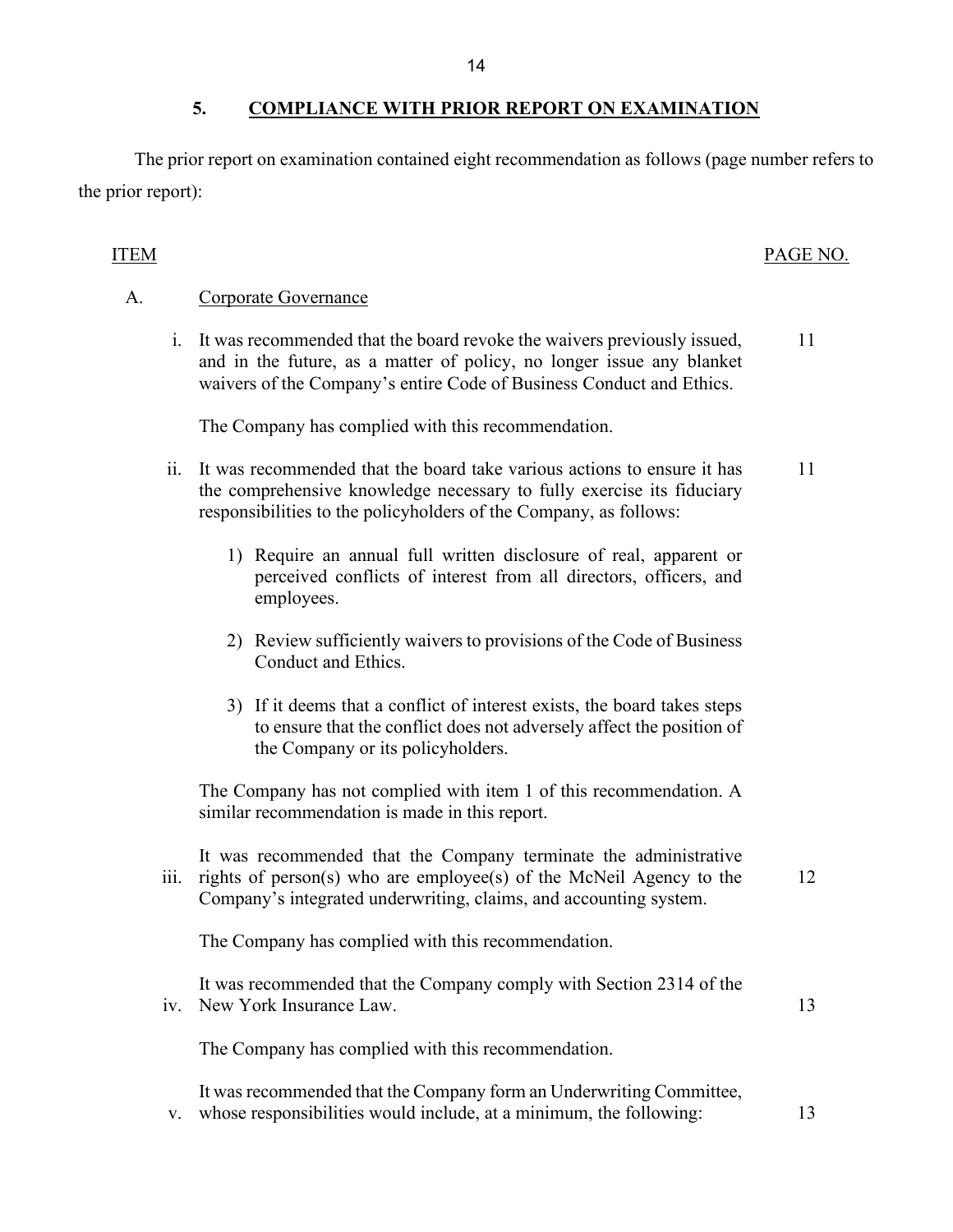ITEM

|  | a de la africa de 2000 de 1950 de 201 |  |
|--|---------------------------------------|--|

PAGE NO.

|       |               | 1) Review and approve all proposed carrier changes prior to policy<br>issuance;                                                                                                                  |    |
|-------|---------------|--------------------------------------------------------------------------------------------------------------------------------------------------------------------------------------------------|----|
|       |               | 2) Approve all renewals prior to issuance, ensuring that each insured<br>is placed in the proper carrier upon renewal and that underwriting<br>guidelines are properly applied.                  |    |
|       |               | 3) Review and approve new business prior to issuing the policy;                                                                                                                                  |    |
|       |               | 4) Review and approve all changes to the Company's Underwriting<br>Manual;                                                                                                                       |    |
|       |               | 5) Approve all prospective/new agencies, prior to the issuance of the<br>contract.                                                                                                               |    |
|       |               | The Company has complied with this recommendation.                                                                                                                                               |    |
| vi.   | applications. | It was recommended that the Underwriting Committee include proper<br>documentation of the review process in all underwriting files and policy                                                    | 14 |
|       |               | The Company has complied with this recommendation.                                                                                                                                               |    |
| vii.  |               | It was recommended that the Company exclude agents, marketing<br>representatives, or employees of any agency that does business with FDG,<br>from the composition of the Underwriting Committee. | 14 |
|       |               | The Company has complied with this recommendation.                                                                                                                                               |    |
| Viii. |               | It was recommended that the board of directors exercise its fiduciary<br>responsibilities to ensure that management is operating in the best interest<br>of the Company and its policyholders.   | 14 |
|       |               |                                                                                                                                                                                                  |    |

The Company has complied with this recommendation.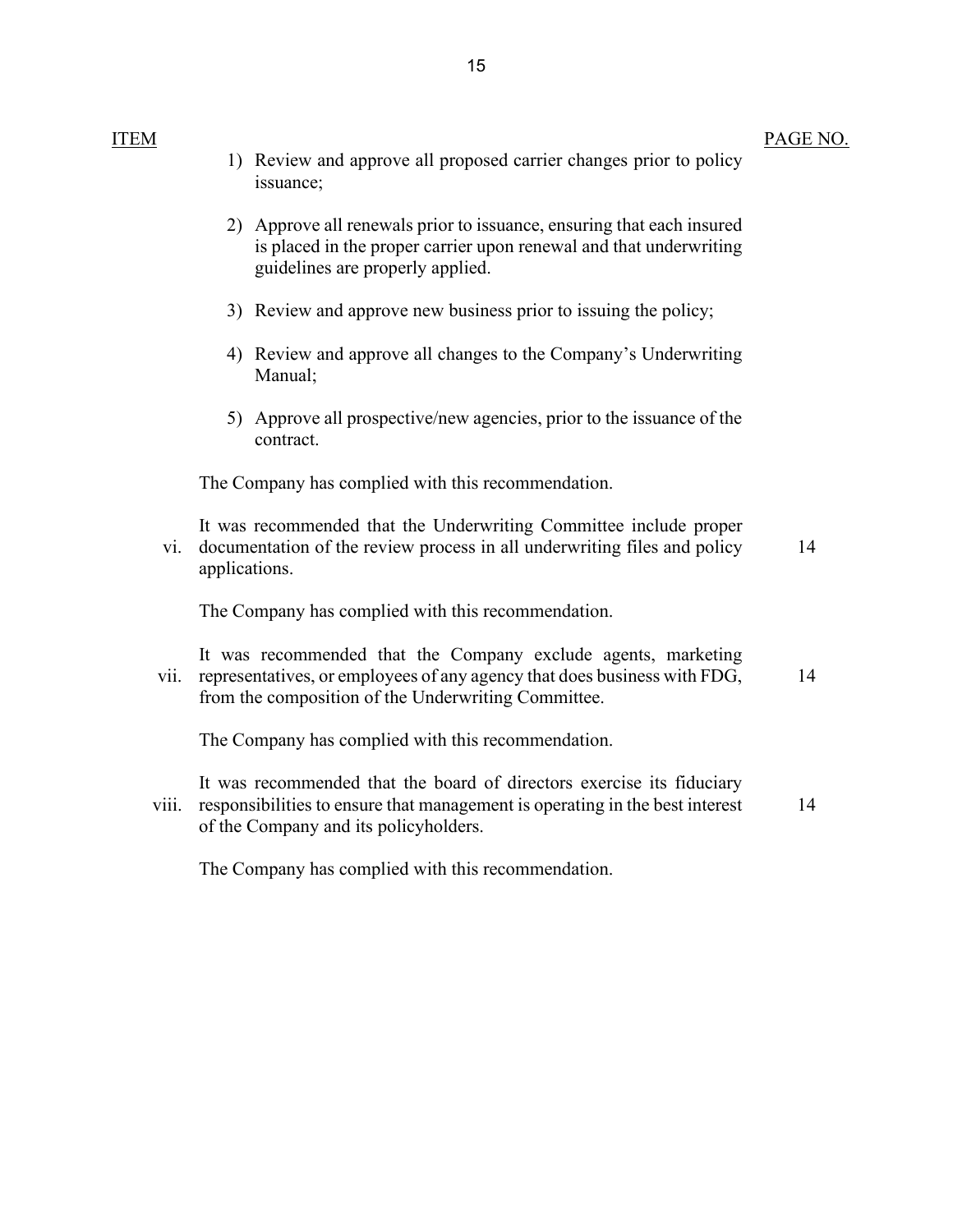## <span id="page-17-0"></span>**6. SUMMARY OF COMMENTS AND RECOMMENDATIONS**

## ITEM PAGE NO.

#### A. Corporate Governance

- Section 312(b) of the New York Insurance Law and ensure that a copy of the report on examination is furnished to each board member and that the requisite board member statement is available for review. i. It is recommended that the Company comply with the provisions of [5](#page-6-0)
- requisite board member statement is available for review.<br>ii. It is recommended that the Company require all of its directors, officers and key employees to complete a Code of Business Conduct and Ethics Disclosure statement on an annual basis and ensure that all questionnaires are completed accurately, signed, maintained and available for review. [5](#page-6-1)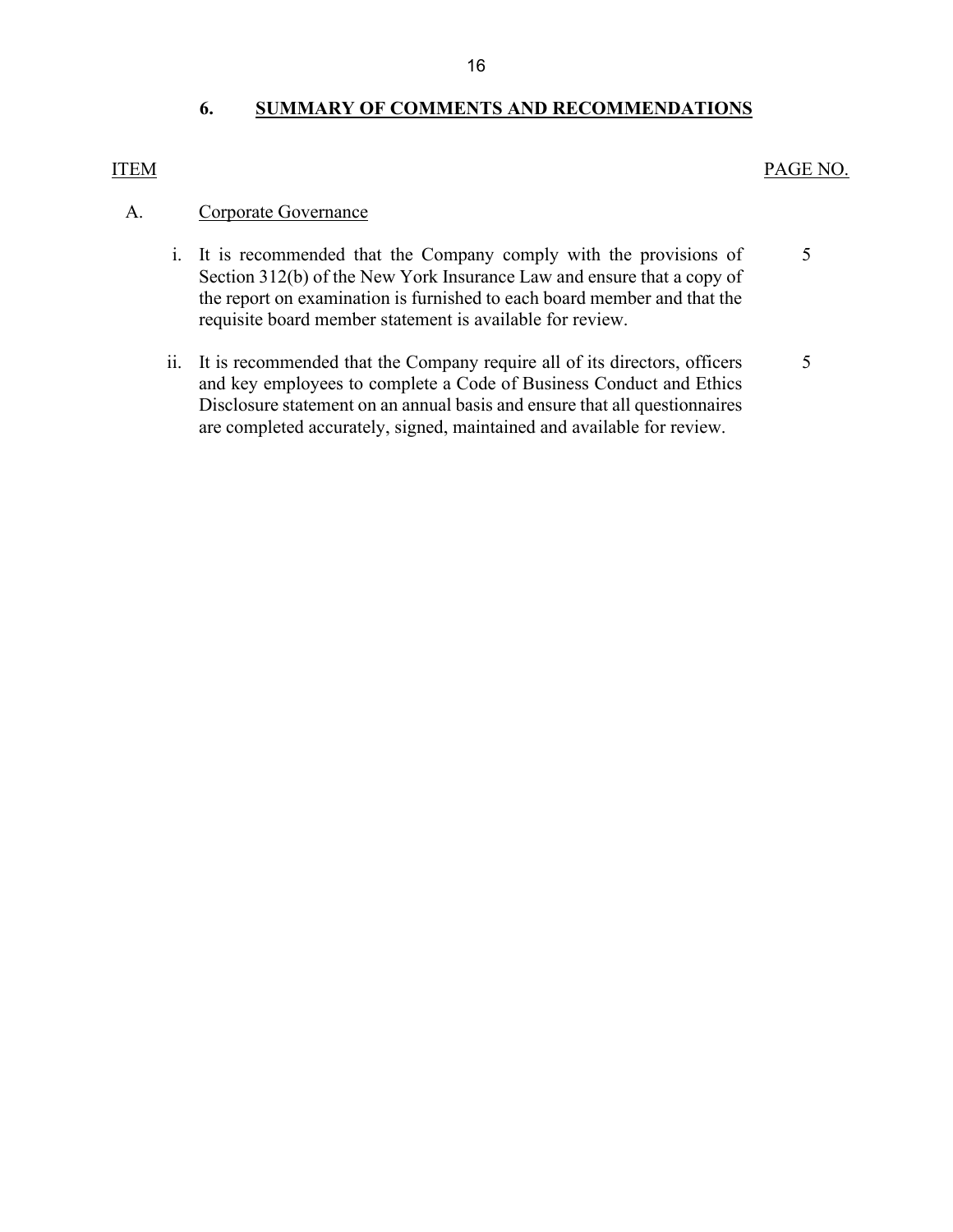Respectfully submitted,

 $\frac{1}{\sqrt{S}}$ 

 Senior Insurance Examiner Justin Mathew

STATE OF NEW YORK ) )ss: COUNTY OF NEW YORK )

Justin Mathew, being duly sworn, deposes and says that the foregoing report, subscribed by him,

is true to the best of his knowledge and belief.

 $\sqrt{S}/\sqrt{S}$ 

Subscribed and sworn to before me

this  $\frac{day \text{ of } (x,y) - (x,y) \text{ of } (x,y) - (y,y) \text{ of } (x,y) \text{ of } (x,y)$